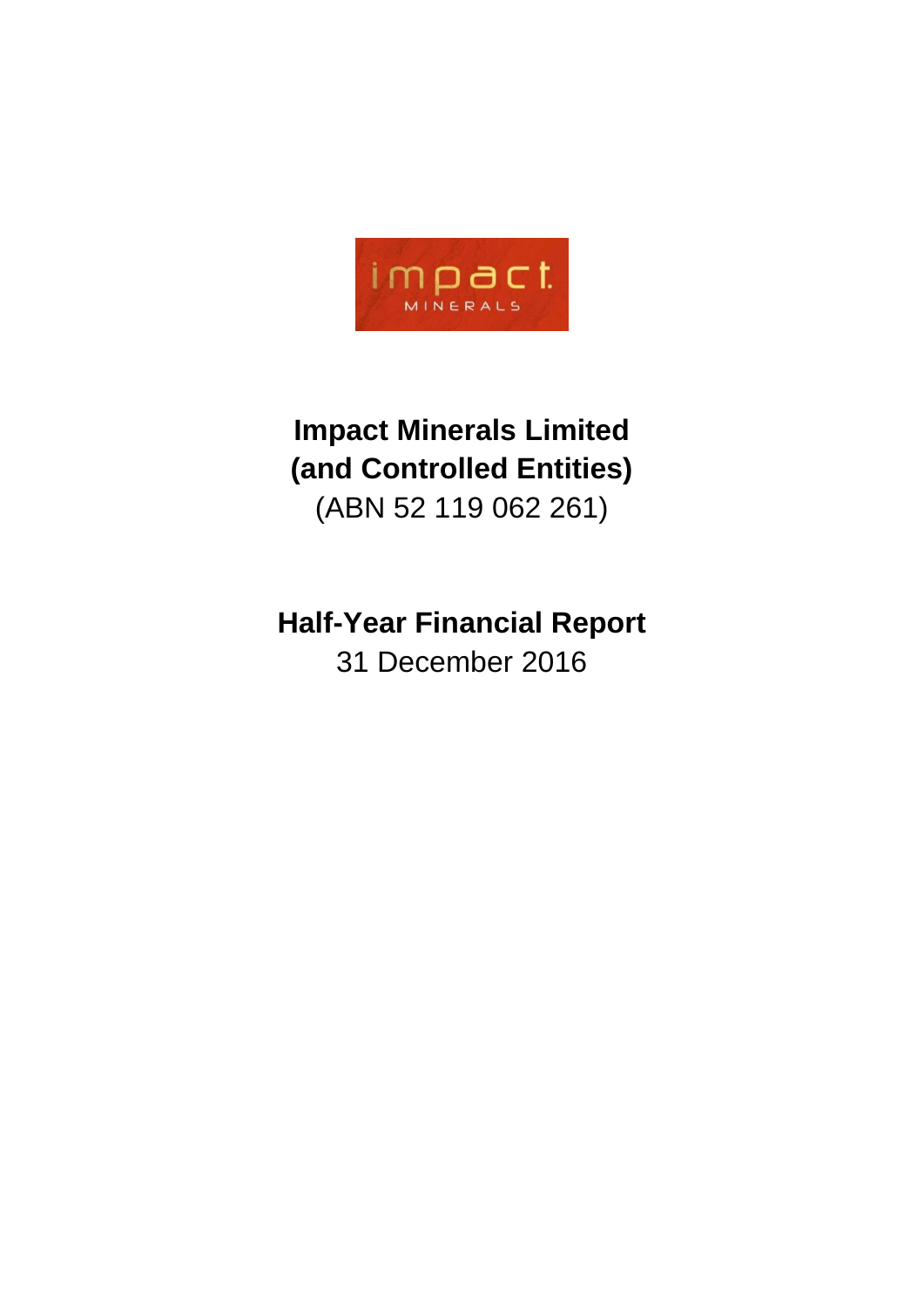### **Contents**

#### **Page**

| Directors' Report                                                                 | 1        |
|-----------------------------------------------------------------------------------|----------|
| Auditor's Independence Declaration                                                | 3        |
| Condensed Consolidated Statement of Profit or Loss and Other Comprehensive Income | 4        |
| <b>Condensed Consolidated Statement of Financial Position</b>                     | 5        |
| Condensed Consolidated Statement of Changes in Equity                             | 6        |
| <b>Condensed Consolidated Statement of Cash Flows</b>                             | 7        |
| Notes to the Condensed Consolidated Financial Statements                          | $8 - 12$ |
| Directors' Declaration                                                            | 13       |
| Independent Auditor's Review Report                                               | 14       |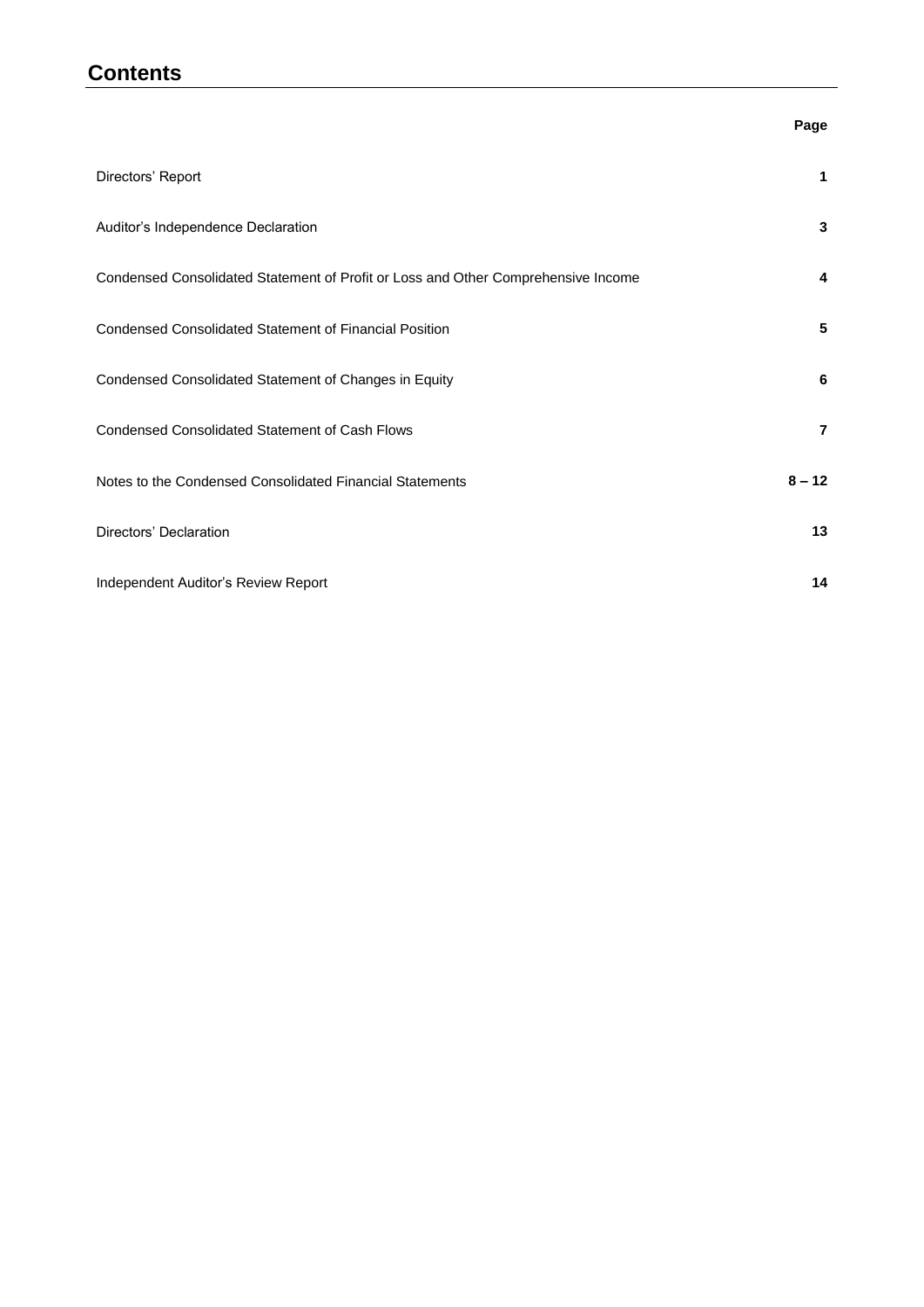## **Directors' Report**

*For the half-year ended 31 December 2016*

Your directors submit the financial report of the consolidated entity for the half-year ended 31 December 2016.

#### **Directors**

The names of directors who held office during or since the end of the half-year and until the date of this report are as below. Directors were in office for this entire period unless otherwise stated.

| Peter Unsworth          | Non-Executive Chairman   |  |  |
|-------------------------|--------------------------|--|--|
| Michael Jones           | <b>Managing Director</b> |  |  |
| Paul Ingram             | Non-Executive Director   |  |  |
| Markus Elsasser         | Non-Executive Director   |  |  |
| <b>Felicity Gooding</b> | Non-Executive Director   |  |  |

#### **Principal Activities**

The principal activity of the Group during the financial year was exploration for deposits of uranium, nickel, gold, copper and platinum group elements.

#### **Review of Operations**

#### *Commonwealth Gold-Silver-Base Metal Project, N.S.W (Impact 100%)*

The Commonwealth Project comprises three 100% owned exploration licences that cover about 315 sq km of the highly prospective Lachlan Fold Belt about 100 km north of Orange in NSW. The belt is host to many major gold-silver-copper mines including the Cadia-Ridgeway deposits that contain at least 25 million ounces of gold and 5 million tonnes of copper.

There have been significant discoveries of gold and silver mineralisation in four drill holes at the Silica Hill Prospect. Mineralisation has been intersected over an area of 200 metres by 100 metres down to 100 metres below surface and with an average true thickness of about 50 metres. Grade is increasing at depth and the mineralisation is open in all directions.

The mineralisation comprises disseminated sulphide, veins and semi-massive sulphide veins and is zoned with an upper silver-rich part containing extensive visible silver minerals and a lower gold-rich part with lesser variable amounts of zinc, lead, copper and pathfinder sulphide minerals throughout.

The veins commonly contain high to very high grades of gold and in particular silver. For example Hole CMIPT046 has returned 30 individual assays of varying widths of between 2 g/t and 24 g/t gold and 12 individual assays with more than 500 g/t silver. Hole CMIPT011 has returned two veins with 3,146 g/t silver (0.9 metres thick) and 3,600 g/t silver (0.15 m thick).

There has been further success with recent follow up drilling at Silica Hill with mineralisation extended by up to 50 metres down dip/plunge. Disseminated and narrow veins and stockworks of sulphide with silver and base metal mineralisation variably developed over 60 metres to 70 metres true thickness. Deeper extensions to the mineralisation are to be tested in 2017.

#### *Broken Hill Project, N.S.W. (Impact 100%)*

The Broken Hill project comprises two granted exploration licences (EL7390 and EL8234) and two exploration licence applications (ELA5793 and ELA5265) that cover 517 square kilometres of rocks prospective for two distinct styles of mineralisation:

- Nickel-copper-PGE associated with ultramafic rocks; and
- Zinc-lead-silver in "Broken Hill-style" deposits hosted mostly by metasedimentary rocks and amphibolites.

A petrographic study was completed in late 2016 on rock chip samples from new tenements and work confirms the prospectivity for base and precious metals.

#### *Mulga Tank Project, W.A. (Impact 100%)*

Impact owns 100% of 13 exploration licences that cover 425 sq km of the highly prospective Minigwal greenstone belt, 200 km east of Kalgoorlie in the emerging mineral province of the south east Yilgarn Block, Western Australia.

High tenor nickel and copper sulphides at the Mulga Tank Dunite were discovered by Impact in its maiden drill programme in 2013. In 2015 Impact completed an airborne magnetic and radiometric survey over the entire project area,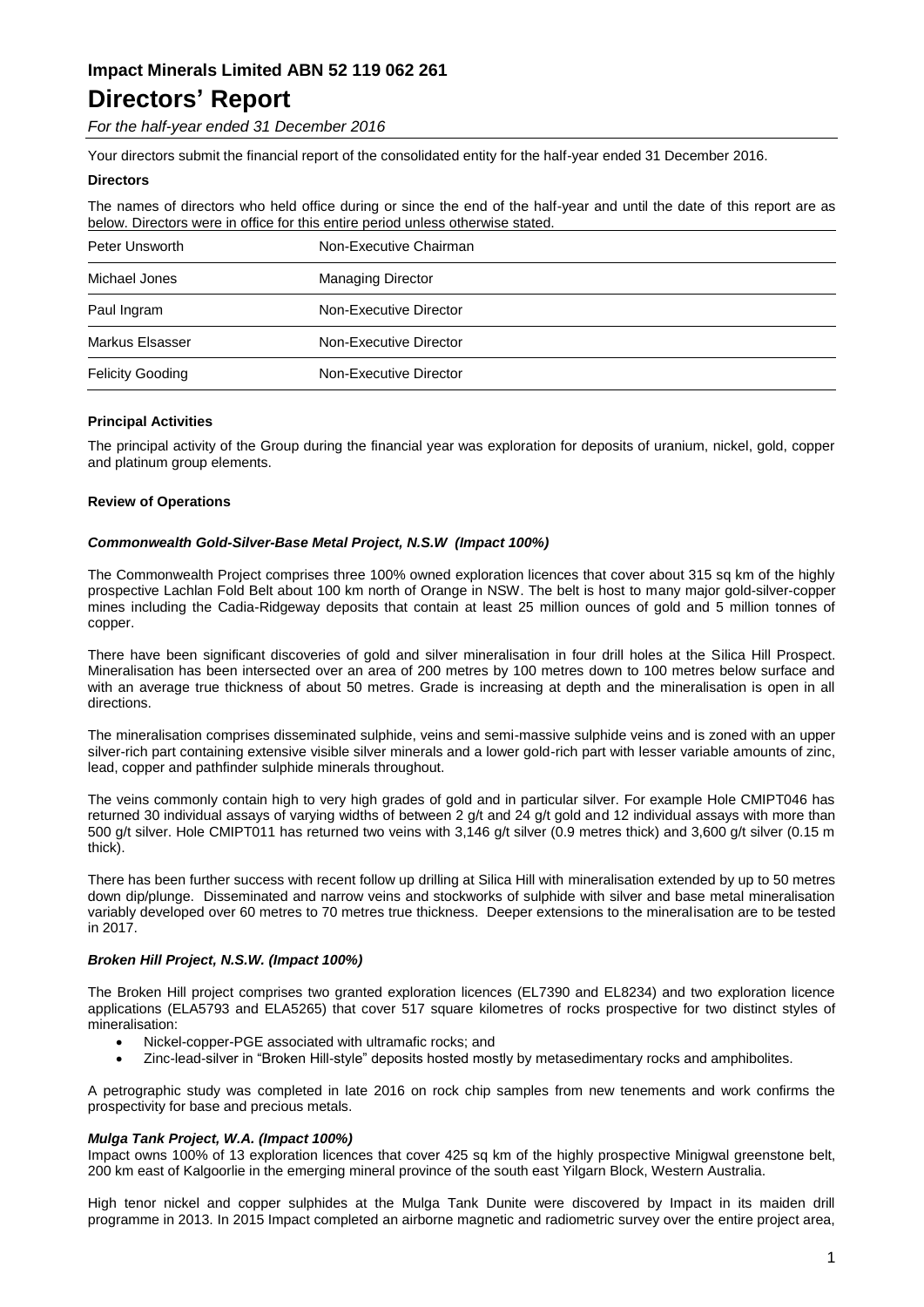## **Directors' Report**

#### *For the half-year ended 31 December 2016*

an innovative combined airborne and ground electrical survey as well as a large soil geochemistry survey over key target areas. Interpretation is currently in progress of 2,500 soil sample results received.

All of this data will be used to identify specific targets for drilling. Impact was recently awarded a second grant of \$150,000 to drill its targets at the Mulga Tank Dunite as part of the WA State Governments Exploration Incentive Scheme. Impact now has \$300,000 of Government funding for a drill programme which is scheduled to start in mid-2017.

#### **Financial Performance and Financial Position**

During the half-year the Group reported an operating profit after tax of \$115,782 (half-year to 31 December 2015: \$64,517).

As at 31 December 2016 the Group had net assets of \$12,004,488 (30 June 2016: \$11,689,939) including \$1,489,119 of cash and cash equivalents (30 June 2016: \$3,929,972).

#### **Auditor's Declaration**

Section 307C of the Corporations Act 2001 requires our auditors, Bentleys, to provide the directors of the company with an Independence Declaration in relation to the review of the half-year financial report. This Independence Declaration is set out on page 3 and forms part of this directors' report for the half-year ended 31 December 2015.

This report is signed in accordance with a resolution of the Board of Directors.

R Cumoro 2

**Peter Unsworth** Chairman

Perth, 24 February 2017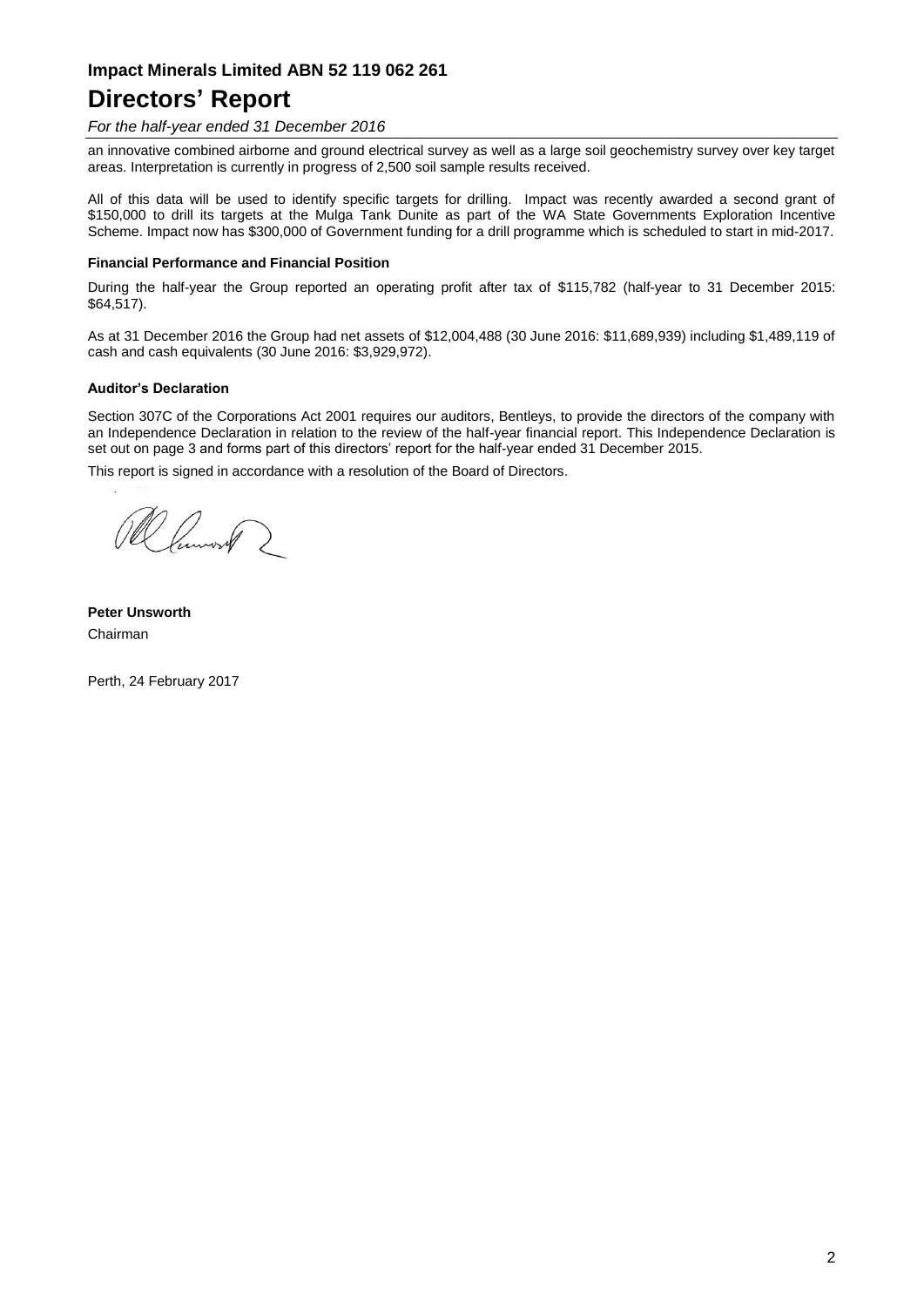

Bentleys Audit & Corporate (WA) Pty Ltd

London House Level 3. 216 St Georges Terrace Perth WA 6000

PO Box 7775 Cloisters Square WA 6850

ABN 33 121 222 802

T+61 8 9226 4500 F+61 8 9226 4300

bentleys.com.au

To the Board of Directors

#### Auditor's Independence Declaration under Section 307C of the Corporations Act 2001

As lead audit director for the review of the financial statements of Impact Minerals Limited for the half year ended 31 December 2016, I declare that to the best of my knowledge and belief, there have been no contraventions of:

- ▶ the auditor independence requirements of the *Corporations Act 2001* in relation to the review; and
- $\blacktriangleright$ any applicable code of professional conduct in relation to the review.

Yours faithfully

Bentleys

**BENTLEYS MARK DELAURENTIS CA Chartered Accountants Director** 

Dated at Perth this 24th day of February 2017

Mak Relaurentes



A member of Bentleys, a network of independent accounting firms located throughout Australia, New Zealand and China that trade as Bentleys. All members of the Bentleys Network are affiliated only and are separate legal entities and not in Partnership. Liability limited by a scheme approved under Professional Standards Legislation.

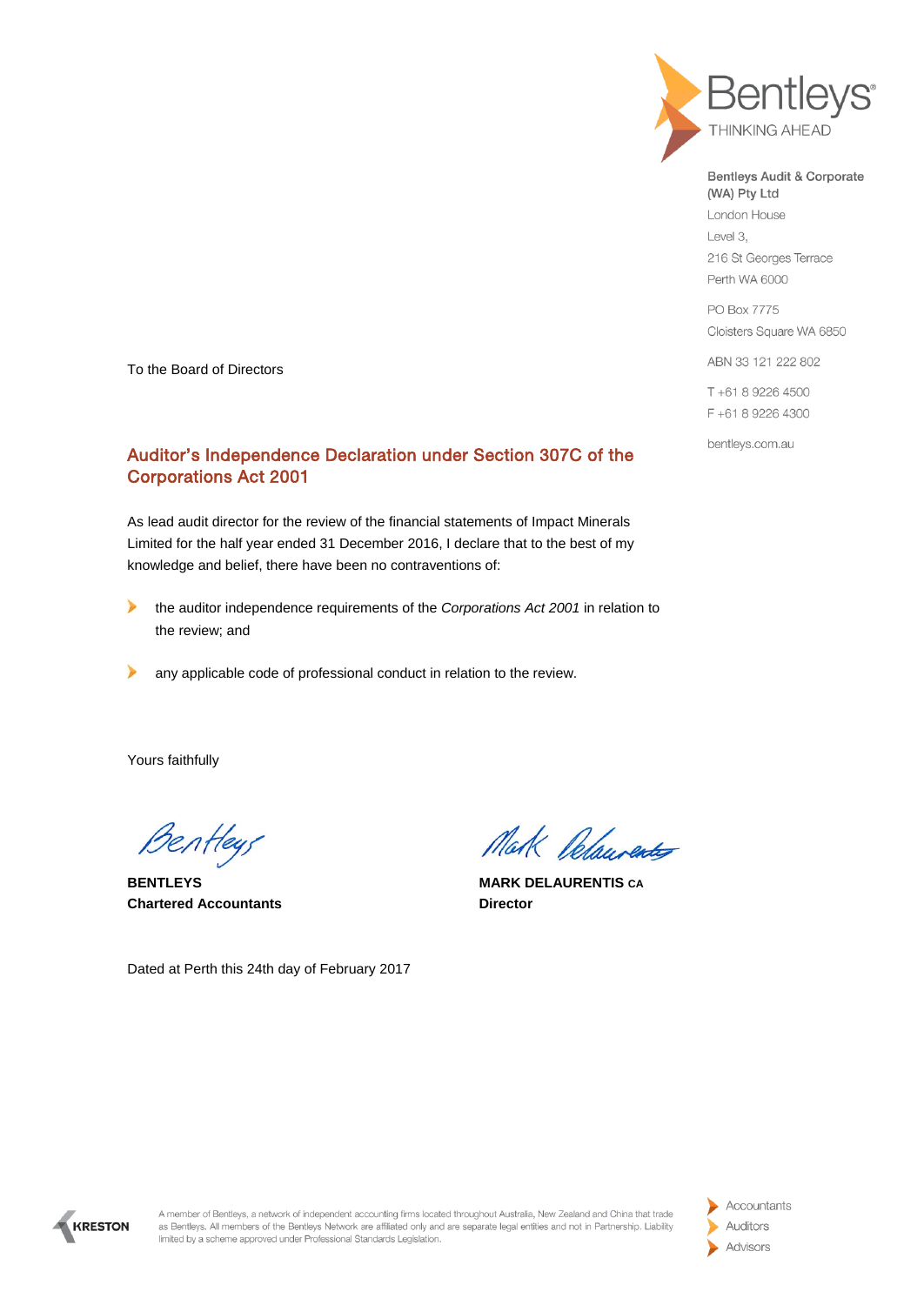## **Condensed Consolidated Statement of Profit or Loss and Other Comprehensive Income**

*For the half-year ended 31 December 2016*

|                                                          |              |             | <b>Consolidated</b> |
|----------------------------------------------------------|--------------|-------------|---------------------|
|                                                          | <b>Note</b>  | 31 Dec 2016 | 31 Dec 2015         |
|                                                          |              | \$          | \$                  |
| Interest and other income                                |              | 13,643      | 31,201              |
| Research and Development rebate                          |              | 1,076,238   | 1,205,222           |
|                                                          |              | 1,089,881   | 1,236,423           |
| Employee benefits expenses                               |              | (414,001)   | (330, 693)          |
| Corporate and administration expenditure                 |              | (367, 718)  | (624, 777)          |
| Depreciation and amortisation expense                    |              | (591)       | (972)               |
| Occupancy                                                |              | (22, 636)   | (37, 886)           |
| Impairment of exploration expenditure                    | $\mathbf{3}$ | (67, 597)   | (96, 995)           |
| Financing costs                                          |              | (101, 556)  | (80, 583)           |
| Profit / (Loss) before income tax expense                |              | 115,782     | 64,517              |
| Income tax expense                                       |              |             |                     |
| Net Profit / (Loss) for the period                       |              | 115,782     | 64,517              |
| Other comprehensive income                               |              |             |                     |
| Items that may be reclassified subsequently to profit or |              |             |                     |
| loss                                                     |              |             |                     |
| Exchange differences on translating foreign operations   |              | 1,213       | 16,062              |
| Other comprehensive income (net of tax)                  |              |             |                     |
| Total comprehensive income for the period                |              | 116,995     | 80,579              |
| Profit / (Loss) for the period attributable to           |              |             |                     |
| Members of the parent entity                             |              | 116,995     | 80,579              |
| <b>Non-controlling interest</b>                          |              |             |                     |
|                                                          |              | 116,995     | 80,579              |
| Total comprehensive income attributable to:              |              |             |                     |
| Members of the parent entity                             |              | 116,995     | 80,579              |
| <b>Non-controlling interest</b>                          |              |             |                     |
|                                                          |              | 116,995     | 80,579              |
| Basic profit / (loss) per share (Cents)                  |              | 0.01        | 0.01                |

*The Condensed Consolidated Statement of Profit or Loss and Other Comprehensive Income should be read in conjunction with the accompanying notes.*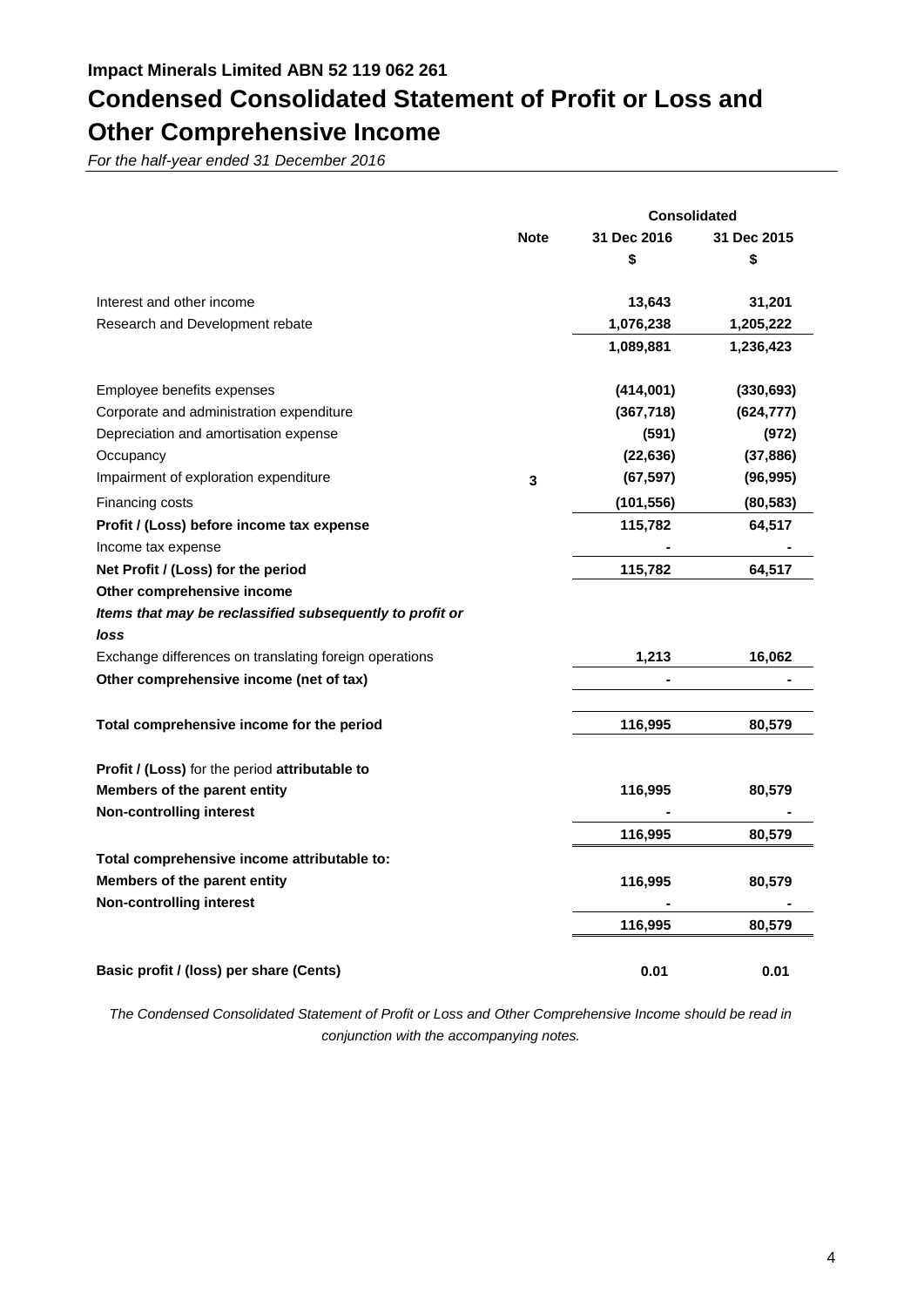## **Condensed Consolidated Statement of Financial Position**

*As at 31 December 2016*

|                                            |                | <b>Consolidated</b> |                |  |  |
|--------------------------------------------|----------------|---------------------|----------------|--|--|
|                                            | <b>Note</b>    | 31 Dec 2016         | 30 June 2016   |  |  |
|                                            |                | \$                  | \$             |  |  |
| <b>Current Assets</b>                      |                |                     |                |  |  |
| Cash and cash equivalents                  |                | 1,489,119           | 3,929,972      |  |  |
| Trade and other receivables                |                | 1,137,463           | 70,279         |  |  |
| Other current assets                       |                | 201,457             | 201,457        |  |  |
| <b>Total Current Assets</b>                |                | 2,828,039           | 4,201,708      |  |  |
| <b>Non-Current Assets</b>                  |                |                     |                |  |  |
| Property and equipment                     |                | 3,432               | 2,435          |  |  |
| <b>Exploration expenditure</b>             | $\mathbf{3}$   | 11,542,191          | 9,749,914      |  |  |
| Other non-current assets                   |                | 176,883             | 277,349        |  |  |
| <b>Total Non-Current Assets</b>            |                | 11,722,506          | 10,029,698     |  |  |
| <b>Total Assets</b>                        |                | 14,550,545          | 14,231,406     |  |  |
| <b>Current Liabilities</b>                 |                |                     |                |  |  |
| Trade and other payables                   |                | 446,591             | 463,122        |  |  |
| <b>Financial Liabilities</b>               | $\overline{7}$ | 2,000,000           | 2,000,000      |  |  |
| Provisions                                 |                | 99,466              | 78,345         |  |  |
| <b>Total Current Liabilities</b>           |                | 2,546,057           | 2,541,467      |  |  |
| <b>Total Liabilities</b>                   |                | 2,546,057           | 2,541,467      |  |  |
| <b>Net Assets</b>                          |                | 12,004,488          | 11,689,939     |  |  |
| <b>Equity</b>                              |                |                     |                |  |  |
| Issued capital                             | 4              | 35,950,384          | 35,950,384     |  |  |
| Option reserve                             |                | 1,199,068           | 1,222,765      |  |  |
| Foreign currency translation reserve       |                | (503, 389)          | (504, 602)     |  |  |
| Transactions with non-controlling interest |                | (1, 161, 069)       | (1, 161, 069)  |  |  |
| <b>Accumulated losses</b>                  |                | (23, 480, 506)      | (23, 817, 539) |  |  |
| <b>Total Equity</b>                        |                | 12,004,488          | 11,689,939     |  |  |

*The Condensed Consolidated Statement of Financial Position should be read in conjunction with the accompanying notes.*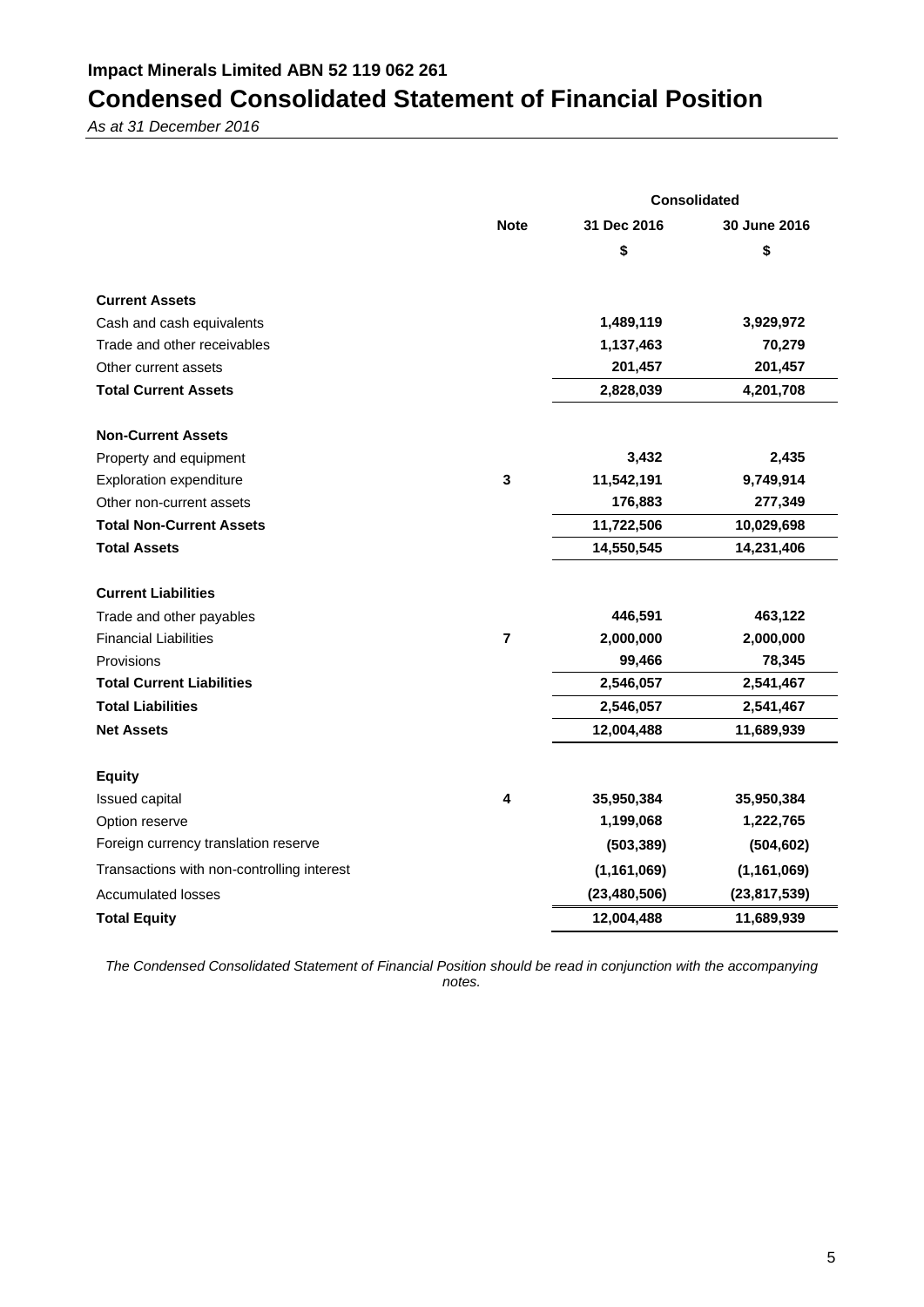## **Condensed Consolidated Statement of Changes in Equity**

*For the half-year ended 31 December 2016*

| Transactions<br>Total<br>Foreign<br>Issued<br>Option<br>Accumulated<br>with Non-<br>currency<br>Equity<br>translation<br>Controlling<br>Capital<br>Reserve<br>Losses<br>Interest<br>reserve<br>\$<br>\$<br>\$<br>\$<br>\$<br>\$<br>Balance at 1 July 2015<br>31,245,003<br>736,506<br>(1, 161, 069)<br>(23, 366, 786)<br>(520, 836)<br>Profit for the period<br>64,517<br><b>Other Comprehensive Income</b><br>Exchange differences on<br>translation of foreign operations<br>16,062<br><b>Total comprehensive income</b><br>for the half-year<br>16,062<br>64,517<br>Shares issued<br>2,974,842<br>Share issue costs<br>(109, 750)<br>Fair value of options expired<br>(404, 565)<br>404,565<br>Fair value of options issued<br>747,343<br>Balance at 31 December 2015<br>34,110,095<br>(1, 161, 069)<br>1,079,284<br>(504, 774)<br>(22, 897, 704)<br>Balance at 1 July 2016<br>35,950,384<br>1,222,765<br>(504, 602)<br>$(1,161,069)$ $(23,817,539)$<br>11,689,939<br>Profit for the period<br>115,782<br><b>Other Comprehensive Income</b><br>Exchange differences on<br>translation of foreign operations<br>1,213<br><b>Total comprehensive income</b><br>for the half-year<br>1,213<br>115,782<br>(221, 251)<br>Fair value of options expired<br>221,251<br>Fair value of options issued<br>197,554<br><b>Balance at 31 December 2016</b><br>35,950,384<br>1,199,068<br>$(1,161,069)$ $(23,480,506)$<br>(503, 389) | <b>Consolidated</b> |  |  |  |            |
|---------------------------------------------------------------------------------------------------------------------------------------------------------------------------------------------------------------------------------------------------------------------------------------------------------------------------------------------------------------------------------------------------------------------------------------------------------------------------------------------------------------------------------------------------------------------------------------------------------------------------------------------------------------------------------------------------------------------------------------------------------------------------------------------------------------------------------------------------------------------------------------------------------------------------------------------------------------------------------------------------------------------------------------------------------------------------------------------------------------------------------------------------------------------------------------------------------------------------------------------------------------------------------------------------------------------------------------------------------------------------------------------------------------------------|---------------------|--|--|--|------------|
|                                                                                                                                                                                                                                                                                                                                                                                                                                                                                                                                                                                                                                                                                                                                                                                                                                                                                                                                                                                                                                                                                                                                                                                                                                                                                                                                                                                                                           |                     |  |  |  |            |
|                                                                                                                                                                                                                                                                                                                                                                                                                                                                                                                                                                                                                                                                                                                                                                                                                                                                                                                                                                                                                                                                                                                                                                                                                                                                                                                                                                                                                           |                     |  |  |  |            |
|                                                                                                                                                                                                                                                                                                                                                                                                                                                                                                                                                                                                                                                                                                                                                                                                                                                                                                                                                                                                                                                                                                                                                                                                                                                                                                                                                                                                                           |                     |  |  |  | 6,932,818  |
|                                                                                                                                                                                                                                                                                                                                                                                                                                                                                                                                                                                                                                                                                                                                                                                                                                                                                                                                                                                                                                                                                                                                                                                                                                                                                                                                                                                                                           |                     |  |  |  | 64,517     |
|                                                                                                                                                                                                                                                                                                                                                                                                                                                                                                                                                                                                                                                                                                                                                                                                                                                                                                                                                                                                                                                                                                                                                                                                                                                                                                                                                                                                                           |                     |  |  |  |            |
|                                                                                                                                                                                                                                                                                                                                                                                                                                                                                                                                                                                                                                                                                                                                                                                                                                                                                                                                                                                                                                                                                                                                                                                                                                                                                                                                                                                                                           |                     |  |  |  | 16,062     |
|                                                                                                                                                                                                                                                                                                                                                                                                                                                                                                                                                                                                                                                                                                                                                                                                                                                                                                                                                                                                                                                                                                                                                                                                                                                                                                                                                                                                                           |                     |  |  |  | 80,579     |
|                                                                                                                                                                                                                                                                                                                                                                                                                                                                                                                                                                                                                                                                                                                                                                                                                                                                                                                                                                                                                                                                                                                                                                                                                                                                                                                                                                                                                           |                     |  |  |  | 2,974,842  |
|                                                                                                                                                                                                                                                                                                                                                                                                                                                                                                                                                                                                                                                                                                                                                                                                                                                                                                                                                                                                                                                                                                                                                                                                                                                                                                                                                                                                                           |                     |  |  |  | (109, 750) |
|                                                                                                                                                                                                                                                                                                                                                                                                                                                                                                                                                                                                                                                                                                                                                                                                                                                                                                                                                                                                                                                                                                                                                                                                                                                                                                                                                                                                                           |                     |  |  |  |            |
|                                                                                                                                                                                                                                                                                                                                                                                                                                                                                                                                                                                                                                                                                                                                                                                                                                                                                                                                                                                                                                                                                                                                                                                                                                                                                                                                                                                                                           |                     |  |  |  | 747,343    |
|                                                                                                                                                                                                                                                                                                                                                                                                                                                                                                                                                                                                                                                                                                                                                                                                                                                                                                                                                                                                                                                                                                                                                                                                                                                                                                                                                                                                                           |                     |  |  |  | 10,625,832 |
|                                                                                                                                                                                                                                                                                                                                                                                                                                                                                                                                                                                                                                                                                                                                                                                                                                                                                                                                                                                                                                                                                                                                                                                                                                                                                                                                                                                                                           |                     |  |  |  |            |
|                                                                                                                                                                                                                                                                                                                                                                                                                                                                                                                                                                                                                                                                                                                                                                                                                                                                                                                                                                                                                                                                                                                                                                                                                                                                                                                                                                                                                           |                     |  |  |  |            |
|                                                                                                                                                                                                                                                                                                                                                                                                                                                                                                                                                                                                                                                                                                                                                                                                                                                                                                                                                                                                                                                                                                                                                                                                                                                                                                                                                                                                                           |                     |  |  |  | 115,782    |
|                                                                                                                                                                                                                                                                                                                                                                                                                                                                                                                                                                                                                                                                                                                                                                                                                                                                                                                                                                                                                                                                                                                                                                                                                                                                                                                                                                                                                           |                     |  |  |  |            |
|                                                                                                                                                                                                                                                                                                                                                                                                                                                                                                                                                                                                                                                                                                                                                                                                                                                                                                                                                                                                                                                                                                                                                                                                                                                                                                                                                                                                                           |                     |  |  |  | 1,213      |
|                                                                                                                                                                                                                                                                                                                                                                                                                                                                                                                                                                                                                                                                                                                                                                                                                                                                                                                                                                                                                                                                                                                                                                                                                                                                                                                                                                                                                           |                     |  |  |  | 116,995    |
|                                                                                                                                                                                                                                                                                                                                                                                                                                                                                                                                                                                                                                                                                                                                                                                                                                                                                                                                                                                                                                                                                                                                                                                                                                                                                                                                                                                                                           |                     |  |  |  |            |
|                                                                                                                                                                                                                                                                                                                                                                                                                                                                                                                                                                                                                                                                                                                                                                                                                                                                                                                                                                                                                                                                                                                                                                                                                                                                                                                                                                                                                           |                     |  |  |  | 197,554    |
|                                                                                                                                                                                                                                                                                                                                                                                                                                                                                                                                                                                                                                                                                                                                                                                                                                                                                                                                                                                                                                                                                                                                                                                                                                                                                                                                                                                                                           |                     |  |  |  | 12,004,488 |

*The Condensed Consolidated Statement of Changes in Equity should be read in conjunction with the accompanying notes.*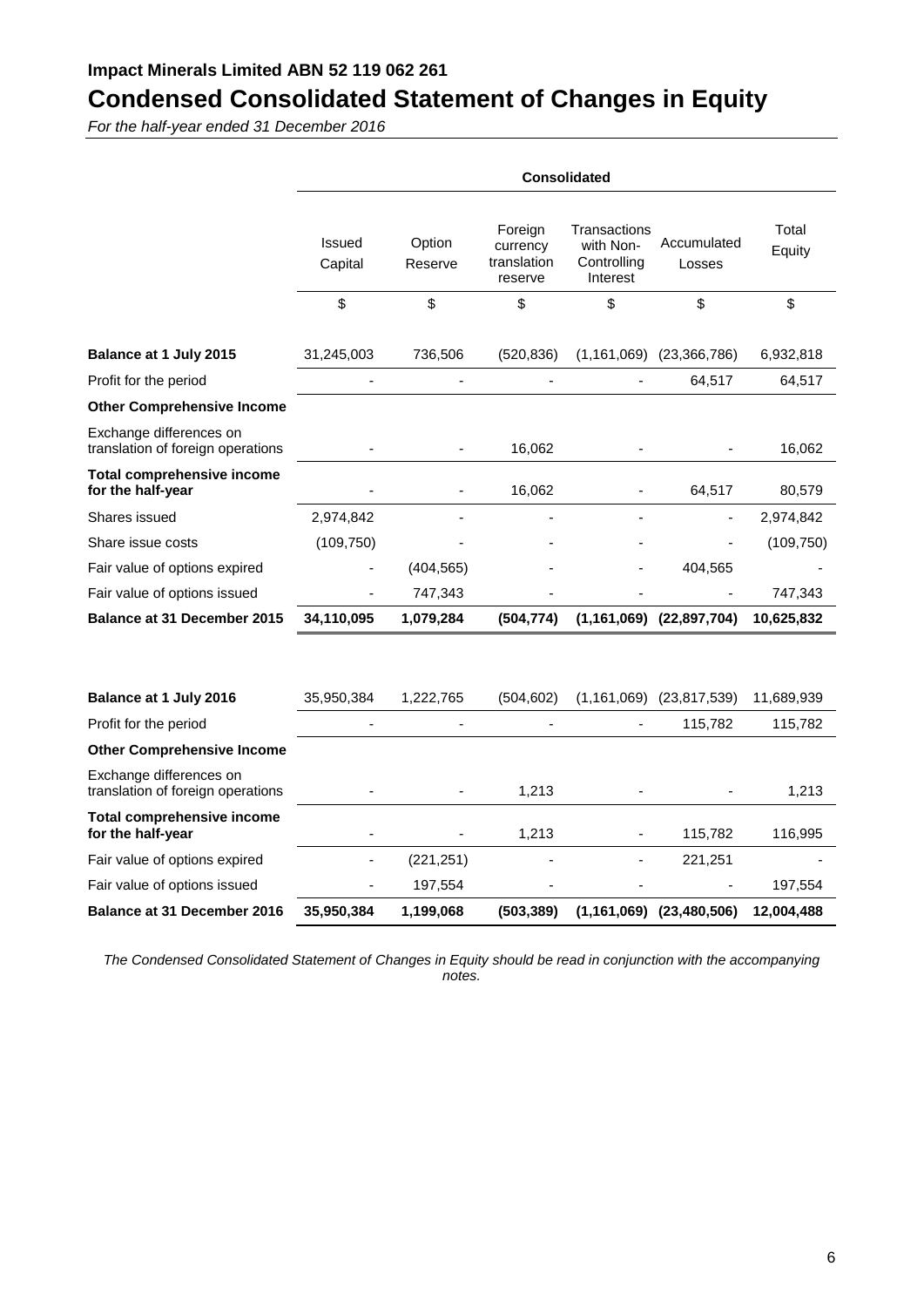## **Condensed Consolidated Statement of Cash Flows**

*For the half-year ended 31 December 2016*

|                                                          |             | <b>Consolidated</b> |                  |  |
|----------------------------------------------------------|-------------|---------------------|------------------|--|
|                                                          | <b>Note</b> | 31 Dec 2016<br>S    | 31 Dec 2015<br>S |  |
| Cash flows from operating activities                     |             |                     |                  |  |
| Payments to suppliers and employees                      |             | (641, 132)          | (895,072)        |  |
| Interest received                                        |             | 13,643              | 31,201           |  |
| <b>R&amp;D Tax Concession</b>                            |             |                     | 1,205,222        |  |
| Net cash flows from/(used in) operating activities       |             | (627, 489)          | 341,351          |  |
| Cash flows from investing activities                     |             |                     |                  |  |
| Payments for property, plant and equipment               |             | (1,588)             |                  |  |
| Payments for exploration activities                      |             | (1,811,776)         | (1,698,750)      |  |
| Net cash flows from/(used in) investing activities       |             | (1,813,364)         | (1,698,750)      |  |
| Cash flows from financing activities                     |             |                     |                  |  |
| Proceeds from issue of shares                            |             |                     | 2,968,592        |  |
| Share issue costs                                        |             |                     | (109, 750)       |  |
| Proceeds from borrowing                                  |             |                     | 2,000,000        |  |
| Net cash flows from/(used in) financing activities       |             |                     | 4,858,842        |  |
| Net increase/(decrease) in cash and cash equivalents     |             | (2,440,853)         | 3,501,443        |  |
| Cash and cash equivalents at the beginning of the period |             | 3,929,972           | 571,981          |  |
| Cash and cash equivalents at the end of the period       |             | 1,489,119           | 4,073,424        |  |

*The Condensed Consolidated Statement of Cash Flows should be read in conjunction with the accompanying notes.*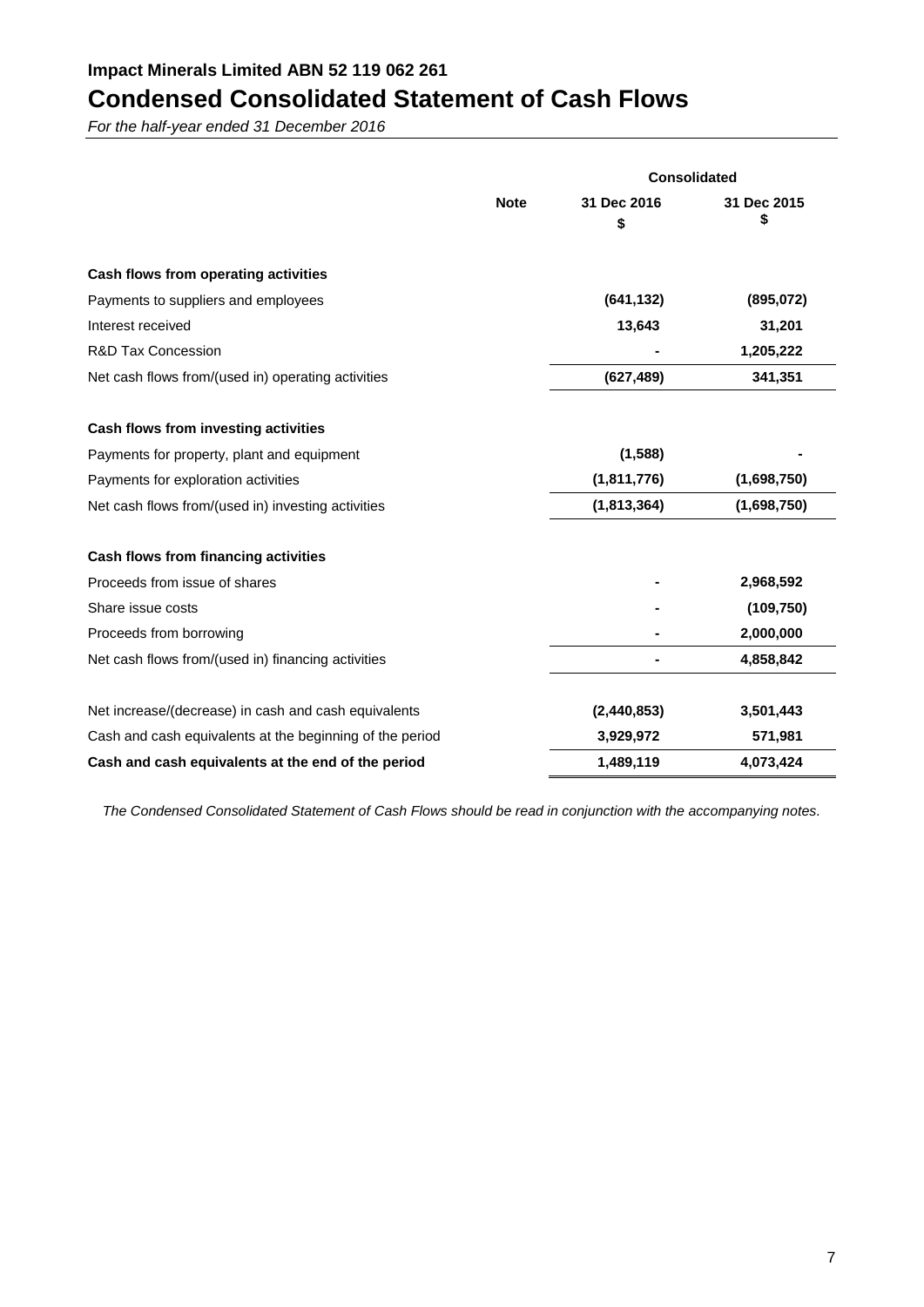*For the half-year ended 31 December 2016*

#### **NOTE 1: STATEMENT OF SIGNIFICANT ACCOUNTING POLICIES**

#### **Basis of Preparation**

These general purpose financial statements for the interim half-year reporting period ended 31 December 2016 have been prepared in accordance with the requirements of the Corporations Act 2001 and Australian Accounting Standards including AASB 134: interim financial reporting.

This interim report is intended to provide users with an update on the latest annual financial statements of Impact Minerals Limited and its controlled entities (the consolidated entity). As such, it does not contain information that represents relatively insignificant changes occurring during the half-year within the consolidated entity. It is therefore recommended that this financial report be read in conjunction with the annual financial statements of the consolidated entity for the year ended 30 June 2016, together with any public announcements made during the half-year.

The same accounting policies and methods of computation have been followed in this interim financial report as were applied in the most recent annual financial statements. The relevant amendments and their effects on the current period or prior periods are described below.

The accounting policies have been applied consistently throughout the consolidated entity for the purposes of preparation of these interim financial statements.

#### **Going Concern**

The interim financial report has been prepared on the going concern basis, which contemplates the continuity of normal business activity and the realisation of assets and the settlement of liabilities in the ordinary course of business.

The Consolidated Group generated a profit for the period of \$115,782 (2015: \$64,517) and net cash outflows from operating activities of \$627,489 (2015: Cash inflows of \$341,351). As at 31 December 2016 the consolidated group had a cash balance of \$1,489,119 (2015: \$4,073,424).

The Group has a working capital surplus position of \$2,080,525 which excludes the convertible notes of \$1,798,543 (net of current transaction costs) on the basis the convertible notes are required to be settled in the Group's equity instruments as detailed in note 7.

The directors have prepared a cash flow forecast which indicates that the Consolidated Group will have sufficient cash flows to meet all commitments and working capital requirements for the 12 month period from the date of signing this financial report.

#### *New or revised standards and interpretations that are first effective in the current reporting period*

The Group has adopted all of the new and revised Standards and Interpretations issued by the Australian Accounting Standards Board (the AASB) that are relevant to their operations and effective for the current half-year.

The adoption of the new and revised Standards and Interpretations have not had a material impact on this half-year financial report.

#### **NOTE 2: SEGMENT REPORTING**

#### **Segment Information**

#### **Identification of reportable segments**

The Company has identified its operating segments based on the internal reports that are reviewed and used by the Board of Directors in assessing performance and determining the allocation of resources.

The Company is managed primarily on the basis of its exploration and corporate activities. Operating segments are therefore determined on the same basis.

The results of Impact Group are reviewed as a separate operating segment by the Board of Directors.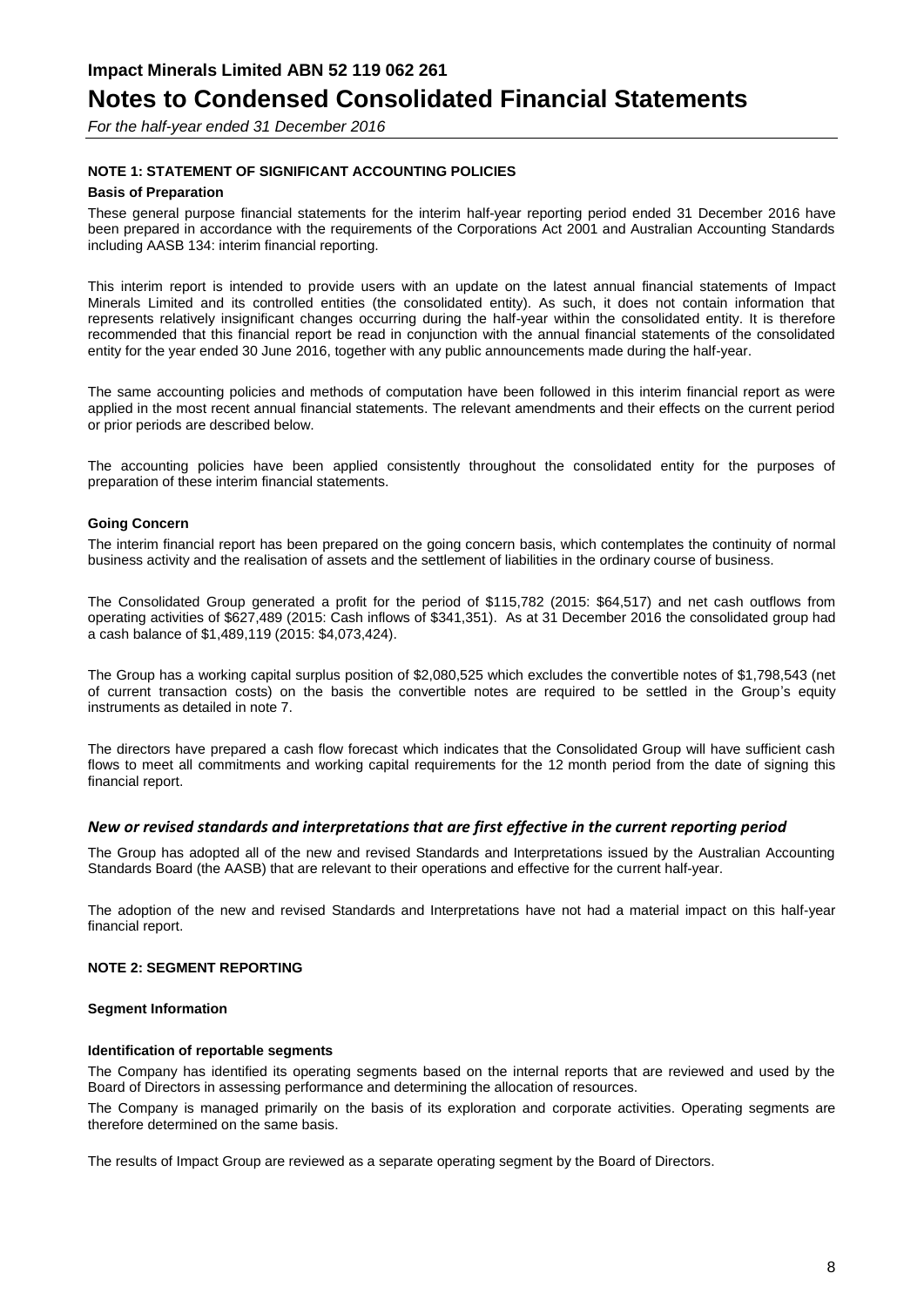*For the half-year ended 31 December 2016*

### **NOTE 2: SEGMENT REPORTING** *(Continued)*

|                                          | <b>Australia</b><br><b>Projects</b> | <b>Africa Projects</b> | Corporate /<br><b>Treasury</b> | <b>Total</b>  |
|------------------------------------------|-------------------------------------|------------------------|--------------------------------|---------------|
|                                          | \$                                  | \$                     | \$                             | \$            |
|                                          |                                     |                        |                                |               |
| <b>SEGMENT PERFORMANCE</b>               |                                     |                        |                                |               |
| For the half-year ended 31 December 2016 |                                     |                        |                                |               |
| Segment income                           |                                     |                        | 1,089,881                      | 1,089,881     |
| Segment expenses                         | (67, 597)                           | (38, 538)              | (867, 964)                     | (974, 099)    |
| Net Profit /(loss) before tax            | (67, 597)                           | (38, 538)              | 221,917                        | 115,782       |
| <b>SEGMENT ASSETS AND LIABILITIES</b>    |                                     |                        |                                |               |
| As at 31 December 2016                   |                                     |                        |                                |               |
| <b>Segment Assets</b>                    | 11,542,191                          | 40,783                 | 2,967,571                      | 14,550,545    |
| <b>Segment Liabilities</b>               | 303,582                             | 9,389                  | 2,233,086                      | 2,546,057     |
| <b>Net assets</b>                        | 11,238,609                          | 31,394                 | 734,485                        | 12,004,488    |
|                                          |                                     |                        |                                |               |
| <b>SEGMENT PERFORMANCE</b>               |                                     |                        |                                |               |
| For the half-year ended 31 December 2015 |                                     |                        |                                |               |
| Segment income                           |                                     | 7,923                  | 1,228,500                      | 1,236,423     |
| Segment expenses                         |                                     | (89, 774)              | (1,082,132)                    | (1, 171, 906) |
| Net Profit /(loss) before tax            |                                     | (81, 851)              | 146,368                        | 64,517        |
| <b>SEGMENT ASSETS AND LIABILITIES</b>    |                                     |                        |                                |               |
| As at 30 June 2016                       |                                     |                        |                                |               |
| <b>Segment Assets</b>                    | 9,749,914                           | 30,964                 | 4,450,528                      | 14,231,406    |
| <b>Segment Liabilities</b>               | 255,589                             | 9,283                  | 2,276,595                      | 2,541,467     |
| <b>Net assets</b>                        | 9,494,325                           | 21,681                 | 2,173,933                      | 11,689,939    |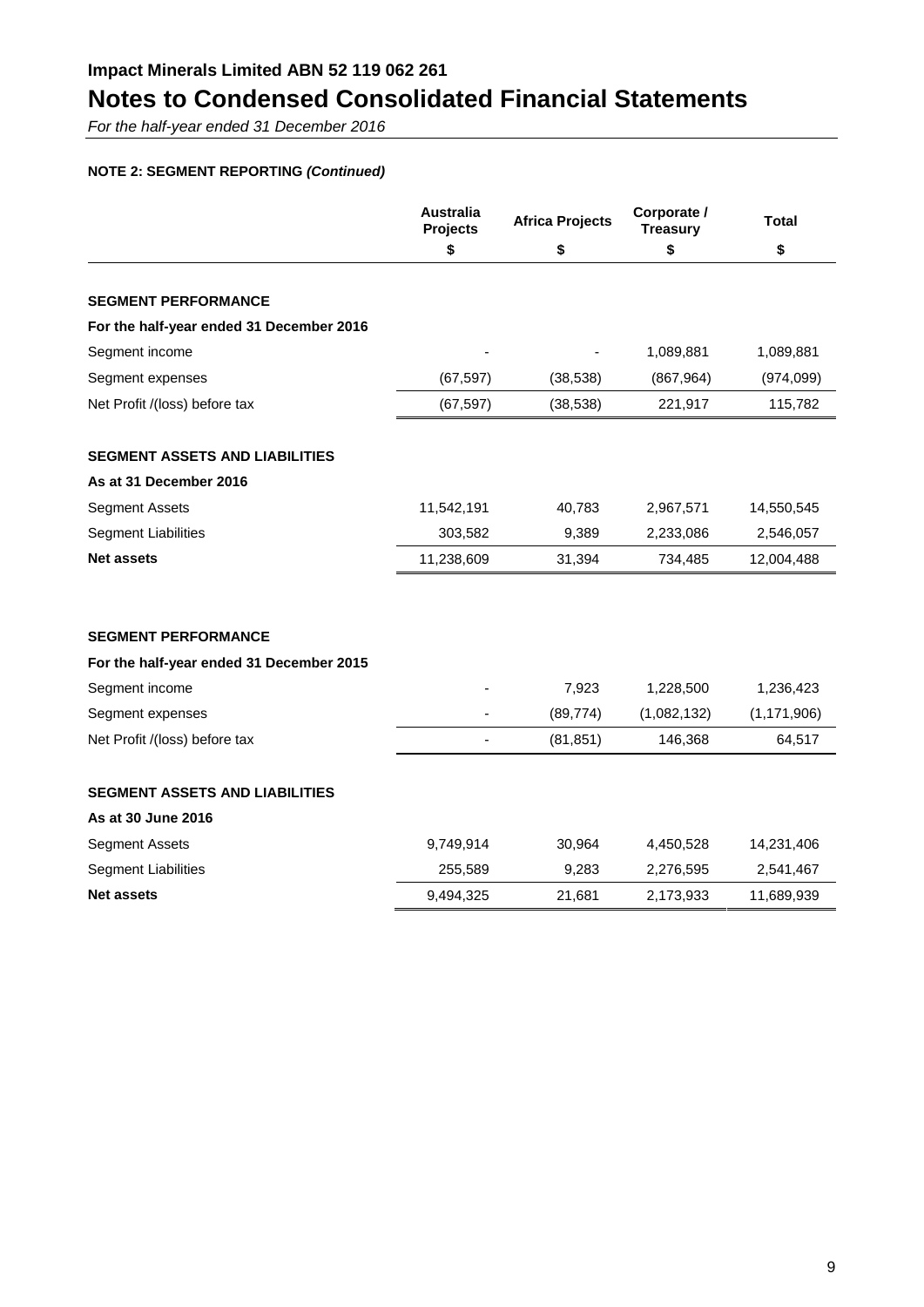*For the half-year ended 31 December 2016*

| <b>NOTE 3: EXPLORATION EXPENDITURE</b>          | 31 December<br>2016 | 30 June<br>2016 |
|-------------------------------------------------|---------------------|-----------------|
|                                                 | S                   | \$              |
| Capitalised cost at the beginning of the period | 9.749.914           | 6,526,545       |
| Impairment of exploration expenditure           | (67, 597)           | (186, 489)      |
| Exploration expenditure for the period          | 1,859,874           | 3,409,858       |
| Cost carried forward                            | 11,542,191          | 9,749,914       |

Exploration and evaluation expenditure incurred is accumulated in respect of each identifiable area of interest. These costs are only carried forward to the extent that they are expected to be recouped through the successful development of the area or where activities in the area have not yet reached a stage that permits reasonable assessment of the existence of economically recoverable reserves.

| <b>NOTE 4: ISSUED CAPITAL</b>                            | 31 December<br>2016 | 30 June<br>2016 |
|----------------------------------------------------------|---------------------|-----------------|
|                                                          | S                   | S               |
| 788,771,085 fully paid ordinary shares with no par value | 37,039,952          | 37.039.952      |
| Share issue costs                                        | (1,089,568)         | (1,089,568)     |
|                                                          | 35,950,384          | 35,950,384      |

|  |                                                      | Half-year ended<br>31 Dec 2016 |            | Year ended<br>30 Jun 2016 |            |
|--|------------------------------------------------------|--------------------------------|------------|---------------------------|------------|
|  |                                                      | No.                            | \$         | No.                       | \$         |
|  | a. Movements in ordinary shares on issue             |                                |            |                           |            |
|  | At the beginning of the reporting period             | 788,771,085                    | 35,950,384 | 566,339,070               | 31,245,003 |
|  | Shares issued during the period                      |                                |            |                           |            |
|  | Shares issued to Directors in lieu of fees (a)       |                                |            | 284,090                   | 6,250      |
|  | Rights issue and shortfall issue (b)                 |                                |            | 94,437,193                | 1,983,181  |
|  | Issue of shares to Squadron Resources <sup>(c)</sup> |                                |            | 47,619,048                | 1,000,000  |
|  | Share Purchase Plan (d)                              |                                |            | 45,166,683                | 1,084,000  |
|  | Placements <sup>(e)</sup>                            |                                |            | 34,925,001                | 838,200    |
|  | <b>Transaction costs</b>                             |                                |            |                           | (206, 250) |
|  | At the end of the reporting period                   | 788,771,085                    | 35,950,384 | 788,771,085               | 35,950,384 |

(a) Shares issued to Directors in lieu of fees for the year ended 30 June 2015 in accordance with resolutions passed at the Annual General meeting held on 27<sup>th</sup> November 2014.

(b) In October 2015 the Company successfully completed a one for six renounceable rights issue to existing shareholders at an issue price of 2.1 cents for each new share raising \$1,983,181 before costs.

(c) In October 2015 the Company issued 47,619,048 shares to Squadron Resources Pty Ltd, at an issue price of 2.1 cents per share.

(d) In May 2016 the Company successfully completed a Share Purchase Plan ("SPP") raising \$1,084,000. Under the SPP eligible shareholders were entitled to subscribe for up to \$15,000 of new fully paid ordinary shares at an issue price of 2.4 cents per share.

(e) During May 2016, the Company raised \$838,200 (before costs) via a placement of 34,925,001 shares at 2.4 cents per share to a number of professional and sophisticated investors.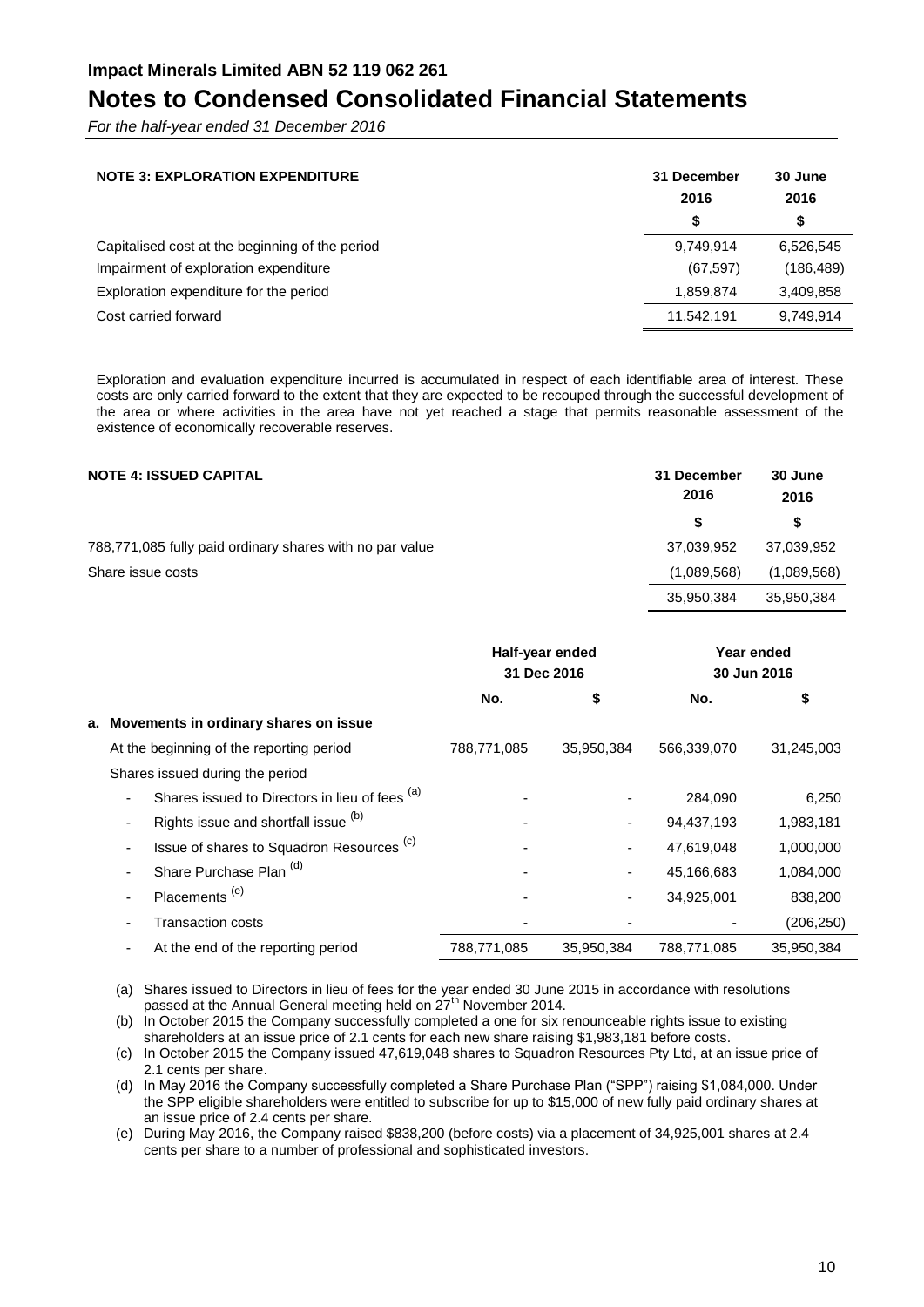*For the half-year ended 31 December 2016*

#### **NOTE 4: ISSUED CAPITAL** *(Continued)*

|                                          | Half-year ended<br>31 Dec 2016 |            | Year ended<br>30 Jun 2016 |            |
|------------------------------------------|--------------------------------|------------|---------------------------|------------|
|                                          | No.                            | \$         | No.                       | \$         |
| b. Movements in options on issue         |                                |            |                           |            |
| At the beginning of the reporting period | 141,828,572                    | 1,222,765  | 42,150,000                | 736,506    |
| Options granted (a)                      |                                | 197.554    | 134,428,572               | 1,013,241  |
| Options expired                          | (12,400,000)                   | (221, 251) | (26,700,000)              | (404, 565) |
| Options cancelled / lapsed               |                                |            | (8,050,000)               | (122, 417) |
| At the end of the reporting period       | 129,428,572                    | 1,199,068  | 141,828,572               | 1,222,765  |

(a) No options were issued during the reporting period. The fair value of options is determined at grant date and is expensed over the vesting period for those options.

#### **NOTE 5: CONTINGENCIES**

There has been no change in contingent liabilities or assets since the annual reporting date.

#### **NOTE 6: FINANCIAL INSTRUMENTS**

The Group's financial instruments consist of trade and other receivables and trade and other payables. These financial instruments are measured at amortised costs, less any provision for non-recovery. The carrying amounts of the financial assets and liabilities approximate their fair value.

| <b>NOTE 7: FINANCIAL LIABILITIES</b> | 31 December | 30 June   |
|--------------------------------------|-------------|-----------|
|                                      | 2016        | 2016      |
|                                      |             | S         |
| Convertible notes                    | 2,000,000   | 2,000,000 |
|                                      | 2,000,000   | 2,000,000 |

2,000,000 convertible notes were issued to Squadron Resources Pty Ltd on 7 August 2015 at an issue price of \$1 per note. Each note entitles the holder to convert to one ordinary share. The notes are convertible in to ordinary shares of the Company at the lower of:

- 2.1 cents per share; and
- 80% of the volume weighted average sale price of shares sold on the ASX during the 30 consecutive business days prior to the date of the conversion notice.

Conversion may occur at any time between 7 August 2015 and 7 August 2018. The convertible notes do not carry interest and can only be redeemed through the issue of shares, except in remote circumstances that are not at the discretion of the note holder.

Included in other assets are transaction costs relating to the convertible notes and represent the fair value of the attaching 45,000,000 options issued which are convertible at 3.25 cents per option and deemed to have a fair value of 1.34 cents per option. These transaction costs are amortised over the life of the convertible notes.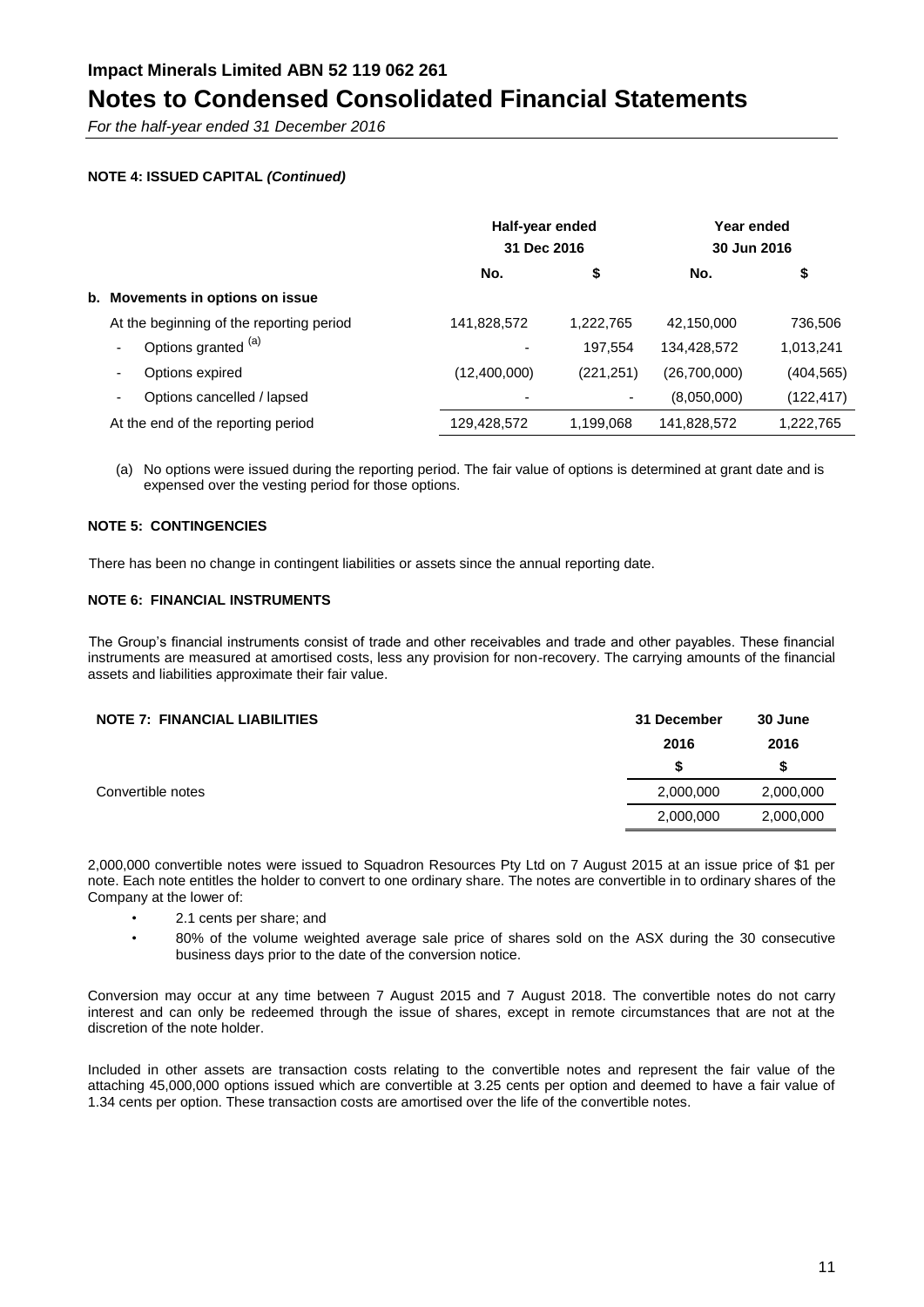*For the half-year ended 31 December 2016*

| <b>NOTE 7: FINANCIAL LIABILITIES (Continued)</b>                                                 | 31 December<br>2016<br>\$     | 30 June<br>2016<br>\$         |
|--------------------------------------------------------------------------------------------------|-------------------------------|-------------------------------|
| <b>Transaction costs</b>                                                                         |                               |                               |
| Opening balance                                                                                  | 423,887                       |                               |
| Share based payment - options granted                                                            |                               | 604,922                       |
| Option cost unwound during the period                                                            | (101, 556)                    | (181, 035)                    |
| Total remaining transactions costs to be amortised over the life of the convertible<br>note      | 322,331                       | 423,887                       |
| This balance has been classified as follows:<br>Other current assets<br>Other non-current assets | 201,457<br>120,874<br>322,331 | 201,457<br>222,430<br>423,887 |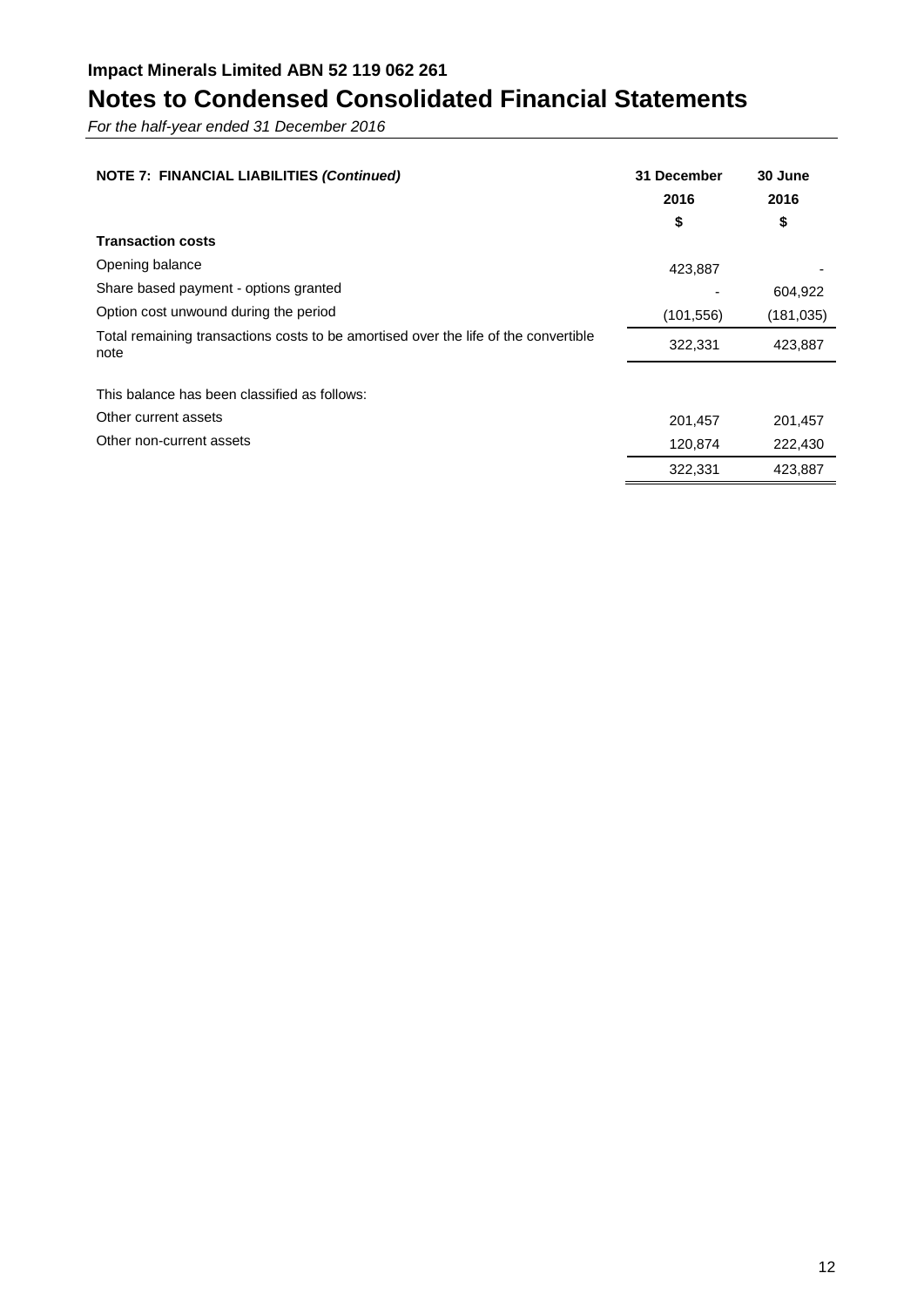*For the half-year ended 31 December 2016*

The directors of the company declare that:

- 1. The financial statements and notes, as set out on pages 4 to 12 are in accordance with the *Corporations Act 2001;* including:
	- a. Complying with the Accounting Standards, the Corporations Regulations 2001 and other mandatory professional reporting requirements; and
	- b. give a true and fair view of the consolidated entity's financial position as at 31 December 2016 and of its performance for the half-year then ended; and
- 2. In the directors' opinion there are reasonable grounds to believe that the company will be able to pay its debts as and when they become due and payable.

This declaration is signed in accordance with a resolution of the Board of Directors.

Ramont 2

**Peter Unsworth** Chairman

Dated this 24<sup>th</sup> day of February 2017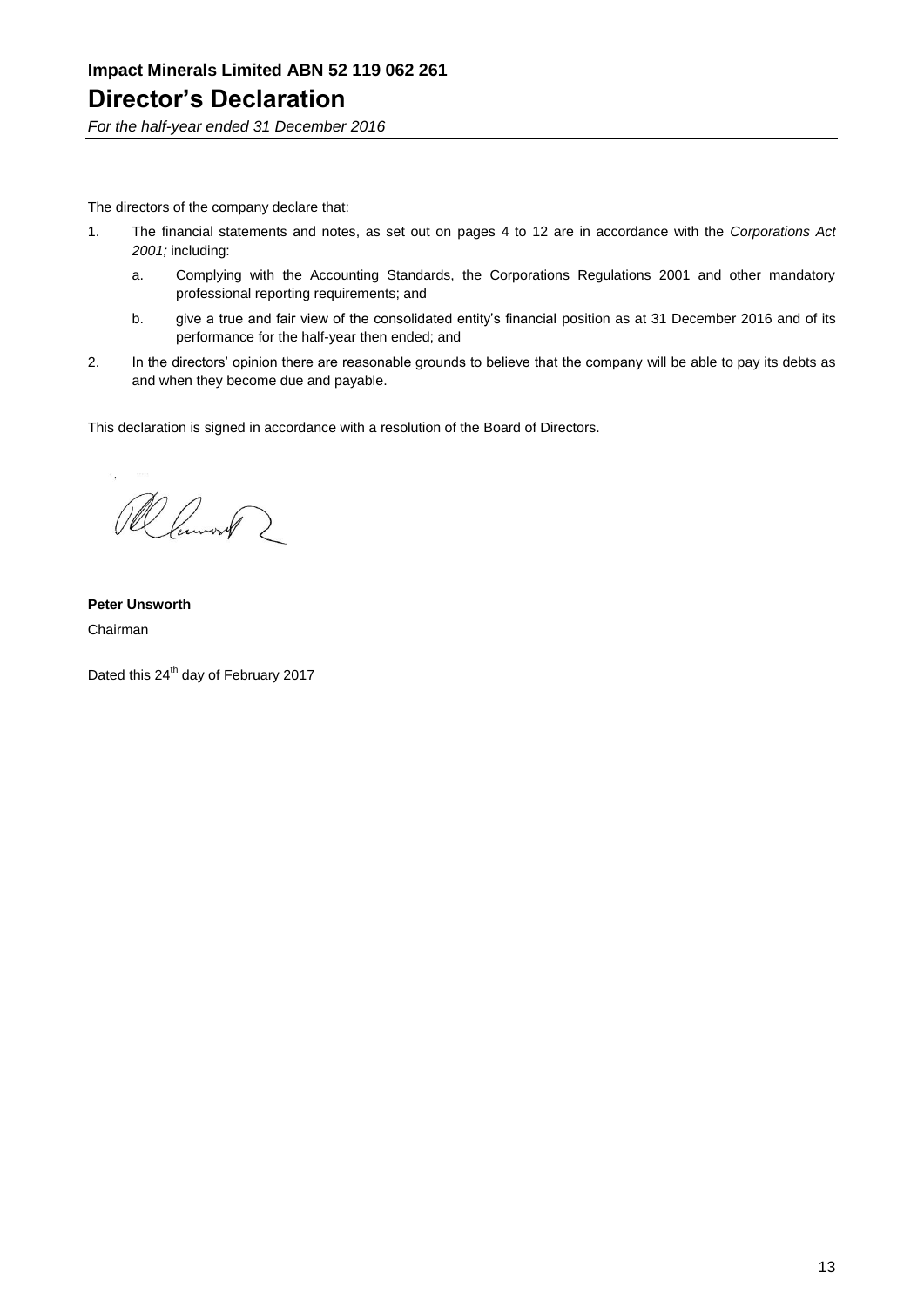

## Independent Auditor's Review Report

### To the Members of Impact Minerals Limited

We have reviewed the accompanying half-year financial report of Impact Minerals Limited ("the Company") and Controlled Entities ("the Consolidated Entity") which comprises the condensed consolidated statement of financial position as at 31 December 2016, the condensed consolidated statement of profit or loss and other comprehensive income, condensed consolidated statement of changes in equity and condensed consolidated statement of cash flows for the half-year ended on that date, a statement of accounting policies, other selected explanatory notes and the directors' declaration of the Consolidated Entity, comprising the Company and the entities it controlled during the half-year.

#### Directors Responsibility for the Half-Year Financial Report

The directors of the Company are responsible for the preparation of the half-year financial report that gives a true and fair view in accordance with Australian Accounting Standards and the Corporations Act 2001 and for such control as the directors determine is necessary to enable the preparation of the half-year financial report that gives a true and fair view and is free from material misstatement, whether due to fraud or error.

#### Auditor's Responsibility

Our responsibility is to express a conclusion on the half-year financial report based on our review. We conducted our review in accordance with Auditing Standard on Review Engagements ASRE 2410 Review of a Financial Report Performed by the Independent Auditor of the Entity, in order to state whether, on the basis of the procedures described, we have become aware of any matter that makes us believe that the financial report is not in accordance with the Corporations Act 2001 including: giving a true and fair view of the Consolidated Entity's financial position as at 31 December 2016 and its performance for the half-year ended on that date; and complying with Accounting Standard AASB 134 Interim Financial Reporting and the Corporations Regulations 2001. As the auditor of the Consolidated Entity, ASRE 2410 requires that we comply with the ethical requirements relevant to the audit of the annual financial report.

A review of a half-year financial report consists of making enquiries, primarily of persons responsible for financial and accounting matters, and applying analytical and other review procedures. A review is substantially less in scope than an audit conducted in accordance with Australian Auditing Standards and consequently does not enable us to obtain assurance that we would become aware of all significant matters that might be identified in an audit. Accordingly, we do not express an audit opinion.

Bentleys Audit & Corporate (WA) Pty Ltd London House

 $S$  level 3 216 St Georges Terrace Perth WA 6000

**PO Box 7775** Cloisters Square WA 6850

ABN 33 121 222 802

T+61 8 9226 4500 F+61892264300

bentlevs.com.au



A member of Bentleys, a network of independent accounting firms located throughout Australia, New Zealand and China that trade as Bentleys. All members of the Bentleys Network are affiliated only and are separate legal entities and not in Partnership. Liability limited by a scheme approved under Professional Standards Legislation.

Accountants Auditors Advisors